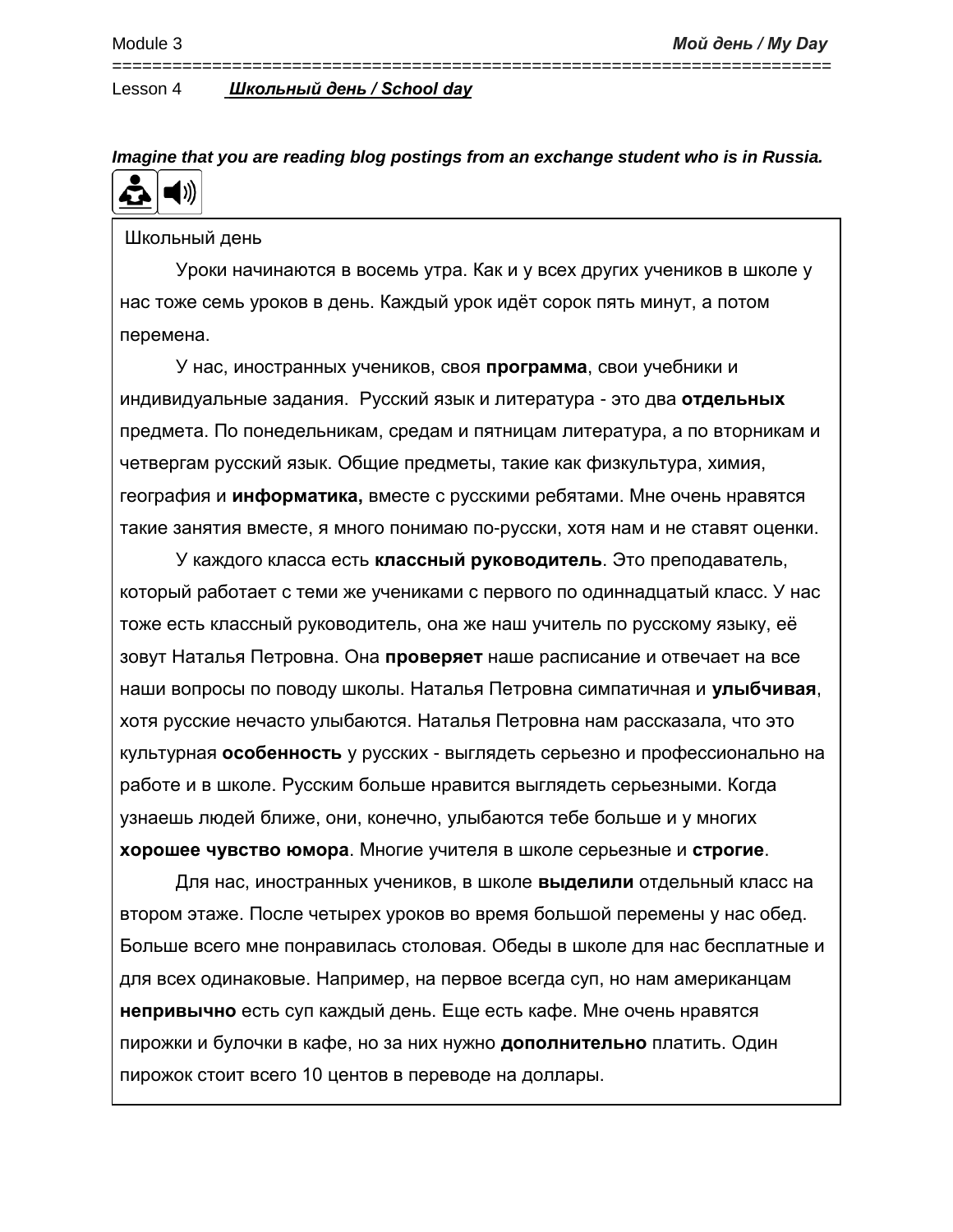

## **Упражнение 1**

Directions: Listen to the audio about the role of the "классный руководитель" in a Russian school. Write one or two sentences in Russian about what you consider essential information from the audio. You should spend no more than two minutes writing your sentences.

\_\_\_\_\_\_\_\_\_\_\_\_\_\_\_\_\_\_\_\_\_\_\_\_\_\_\_\_\_\_\_\_\_\_\_\_\_\_\_\_\_\_\_\_\_\_\_\_\_\_\_\_\_\_\_\_\_\_\_\_\_\_\_\_\_\_\_\_\_\_\_\_\_\_\_\_ \_\_\_\_\_\_\_\_\_\_\_\_\_\_\_\_\_\_\_\_\_\_\_\_\_\_\_\_\_\_\_\_\_\_\_\_\_\_\_\_\_\_\_\_\_\_\_\_\_\_\_\_\_\_\_\_\_\_\_\_\_\_\_\_\_\_\_\_\_\_\_\_\_\_\_\_ \_\_\_\_\_\_\_\_\_\_\_\_\_\_\_\_\_\_\_\_\_\_\_\_\_\_\_\_\_\_\_\_\_\_\_\_\_\_\_\_\_\_\_\_\_\_\_\_\_\_\_\_\_\_\_\_\_\_\_\_\_\_\_\_\_\_\_\_\_\_\_\_\_\_\_\_ \_\_\_\_\_\_\_\_\_\_\_\_\_\_\_\_\_\_\_\_\_\_\_\_\_\_\_\_\_\_\_\_\_\_\_\_\_\_\_\_\_\_\_\_\_\_\_\_\_\_\_\_\_\_\_\_\_\_\_\_\_\_\_\_\_\_\_\_\_\_\_\_\_\_\_\_ \_\_\_\_\_\_\_\_\_\_\_\_\_\_\_\_\_\_\_\_\_\_\_\_\_\_\_\_\_\_\_\_\_\_\_\_\_\_\_\_\_\_\_\_\_\_\_\_\_\_\_\_\_\_\_\_\_\_\_\_\_\_\_\_\_\_\_\_\_\_\_\_\_\_\_\_

========================================================================

## **Упражнение 2**

Directions: Read the text about Dasha's school. Write one or two sentences each in Russian about what the exchange student reports on each of the following topics:

\_\_\_\_\_\_\_\_\_\_\_\_\_\_\_\_\_\_\_\_\_\_\_\_\_\_\_\_\_\_\_\_\_\_\_\_\_\_\_\_\_\_\_\_\_\_\_\_\_\_\_\_\_\_\_\_\_\_\_\_\_\_\_\_\_\_\_\_\_\_\_\_\_\_\_\_ \_\_\_\_\_\_\_\_\_\_\_\_\_\_\_\_\_\_\_\_\_\_\_\_\_\_\_\_\_\_\_\_\_\_\_\_\_\_\_\_\_\_\_\_\_\_\_\_\_\_\_\_\_\_\_\_\_\_\_\_\_\_\_\_\_\_\_\_\_\_\_\_\_\_\_\_ \_\_\_\_\_\_\_\_\_\_\_\_\_\_\_\_\_\_\_\_\_\_\_\_\_\_\_\_\_\_\_\_\_\_\_\_\_\_\_\_\_\_\_\_\_\_\_\_\_\_\_\_\_\_\_\_\_\_\_\_\_\_\_\_\_\_\_\_\_\_\_\_\_\_\_\_

\_\_\_\_\_\_\_\_\_\_\_\_\_\_\_\_\_\_\_\_\_\_\_\_\_\_\_\_\_\_\_\_\_\_\_\_\_\_\_\_\_\_\_\_\_\_\_\_\_\_\_\_\_\_\_\_\_\_\_\_\_\_\_\_\_\_\_\_\_\_\_\_\_\_\_\_ \_\_\_\_\_\_\_\_\_\_\_\_\_\_\_\_\_\_\_\_\_\_\_\_\_\_\_\_\_\_\_\_\_\_\_\_\_\_\_\_\_\_\_\_\_\_\_\_\_\_\_\_\_\_\_\_\_\_\_\_\_\_\_\_\_\_\_\_\_\_\_\_\_\_\_\_ \_\_\_\_\_\_\_\_\_\_\_\_\_\_\_\_\_\_\_\_\_\_\_\_\_\_\_\_\_\_\_\_\_\_\_\_\_\_\_\_\_\_\_\_\_\_\_\_\_\_\_\_\_\_\_\_\_\_\_\_\_\_\_\_\_\_\_\_\_\_\_\_\_\_\_\_

\_\_\_\_\_\_\_\_\_\_\_\_\_\_\_\_\_\_\_\_\_\_\_\_\_\_\_\_\_\_\_\_\_\_\_\_\_\_\_\_\_\_\_\_\_\_\_\_\_\_\_\_\_\_\_\_\_\_\_\_\_\_\_\_\_\_\_\_\_\_\_\_\_\_\_\_ \_\_\_\_\_\_\_\_\_\_\_\_\_\_\_\_\_\_\_\_\_\_\_\_\_\_\_\_\_\_\_\_\_\_\_\_\_\_\_\_\_\_\_\_\_\_\_\_\_\_\_\_\_\_\_\_\_\_\_\_\_\_\_\_\_\_\_\_\_\_\_\_\_\_\_\_ \_\_\_\_\_\_\_\_\_\_\_\_\_\_\_\_\_\_\_\_\_\_\_\_\_\_\_\_\_\_\_\_\_\_\_\_\_\_\_\_\_\_\_\_\_\_\_\_\_\_\_\_\_\_\_\_\_\_\_\_\_\_\_\_\_\_\_\_\_\_\_\_\_\_\_\_

1) Ученики из других стран в российской школе

2) Классный руководитель в российской школе

# 3) Обед в школе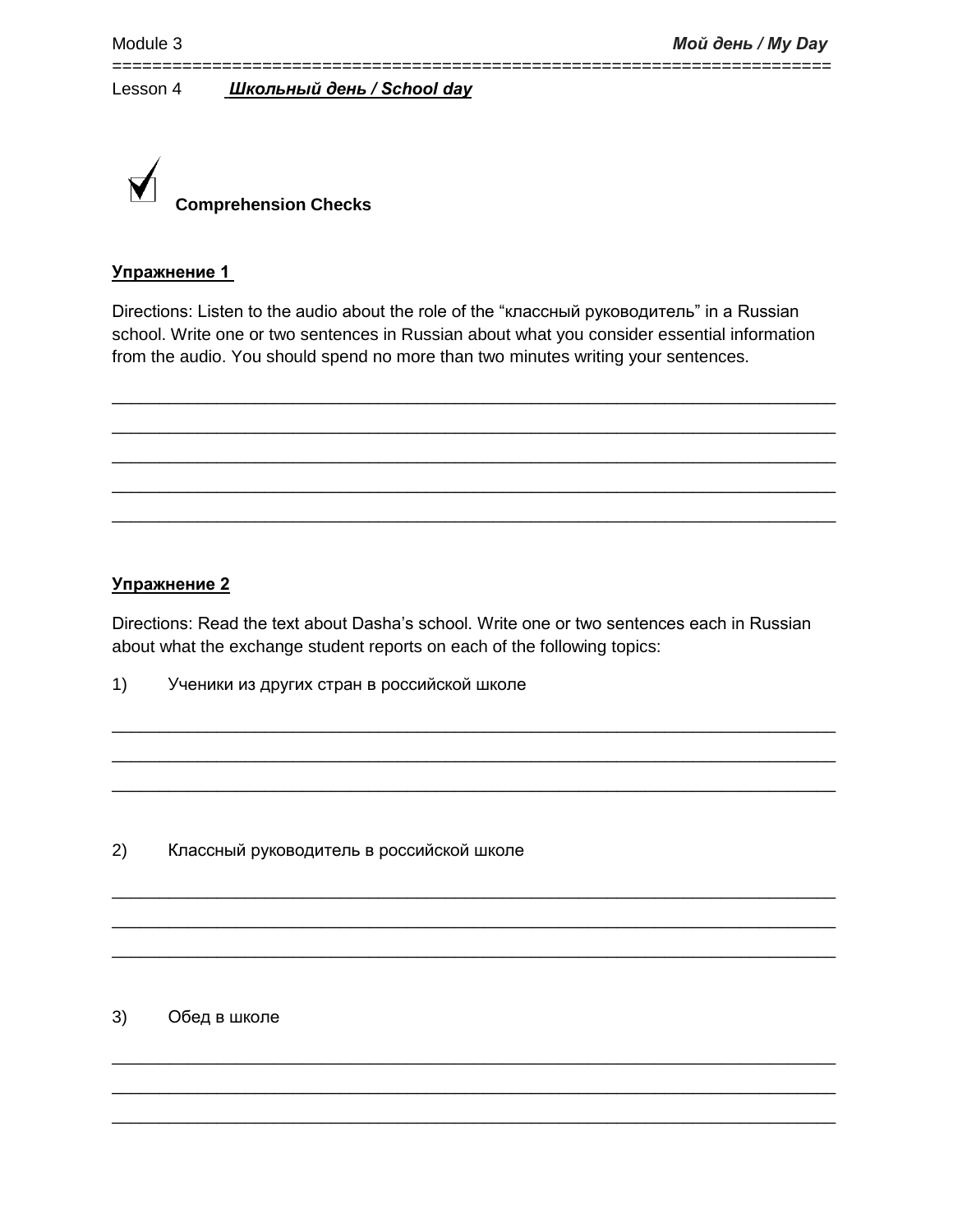# **Упражнение 3**

Directions: You have agreed to be interviewed by a representative of the Russian press on the topic of school life. In preparation, work with a partner to answer the following questions, which you suspect you might be asked. One partner should ask the first 6 questions and the second partner should ask the second 6.

========================================================================

- 1. Во сколько начинаются уроки в американской школе?
- 2. Сколько времени идёт урок у вас в школе?
- 3. А у вас в школе есть перемены? Что можно делать во время перемены?
- 4. Проводятся ли специальные уроки для учеников из других стран?
- 5. Какие предметы тебе больше всего нравятся? Почему?
- 6. У вас в школе есть классный руководитель?
- 7. Классный руководитель работает с одним классом 11 лет?
- 8. Учителя в американской школе обычно строгие и серьезные?
- 9. Опишите, пожалуйста, столовую вашей школы.
- 10. Сколько стоит обед в вашей школе?
- 11. Вы можете выбирать еду в столовой?
- 12. Что тебе нравится есть на обед в школе?

# **Упражнение 4** What do I want to find out?

Directions: Think about what more you would be interested in knowing about Russian schools and about being a student in a Moscow school, based on what you have read and heard so far. Write down in Russian 4-5 questions or statements about what else you would like to know. You may use words from the e-blog text or ask about other aspects of school life.

You might ask about some of the following, or other aspects of school: courses, homework, teachers, testing(тестирование), clubs(кружки) and other extra-curricular activities like sports or music.

Some phrases you might use, especially if you write statements:

Я бы хотел(а) узнать ...

Побольше...

Больше информации о...

Расскажите, пожалуйста...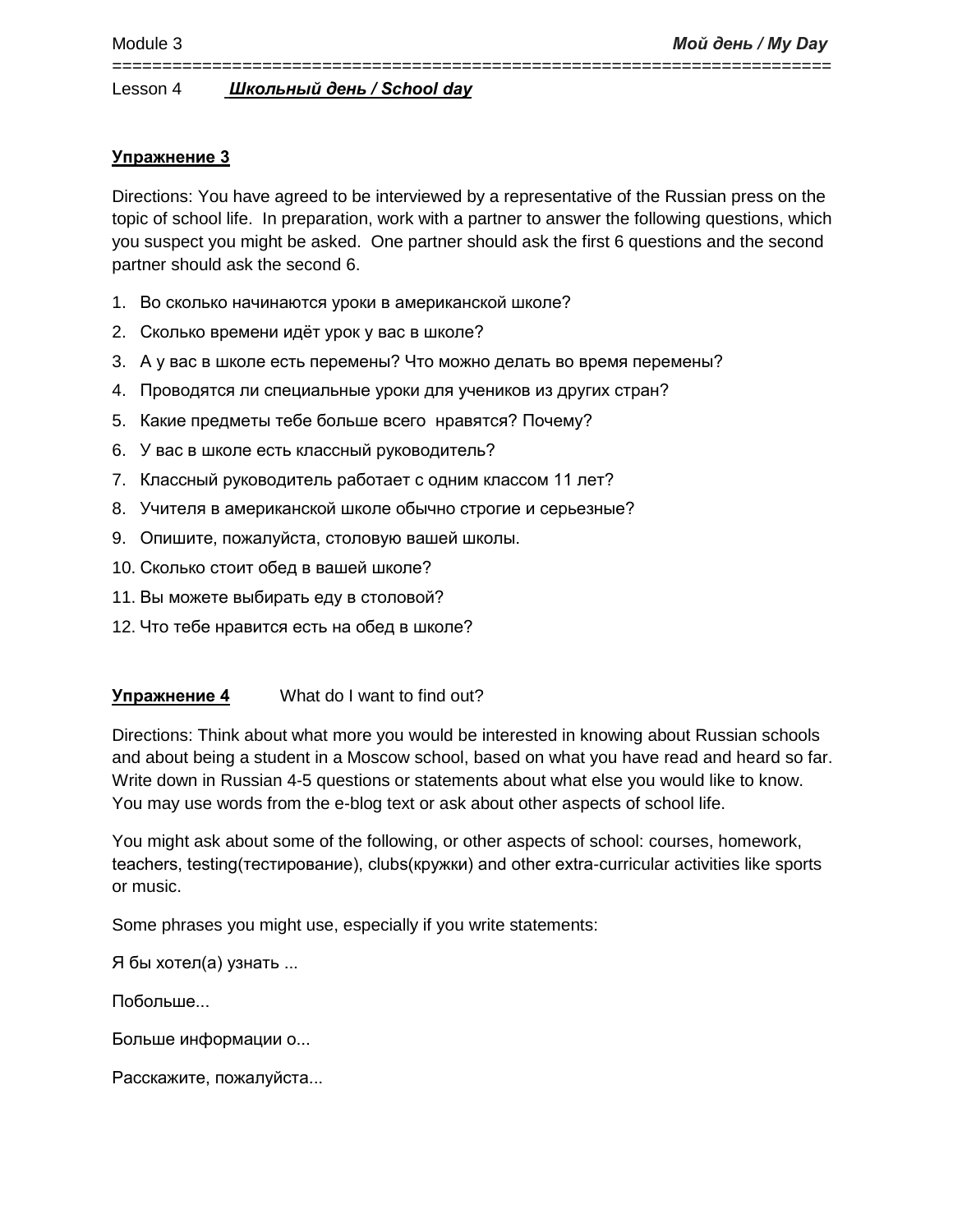# **STUDENT PROGRAM LEARNING PLAN**



*Module 3 Learning Plan #4*

| Date:                                                                                                                                                                                                             | <b>Grade Range of Learners:</b> | Pre-college<br>students | Targeted Performance Level: IM |
|-------------------------------------------------------------------------------------------------------------------------------------------------------------------------------------------------------------------|---------------------------------|-------------------------|--------------------------------|
| Time Allotted for This Learning Plan:                                                                                                                                                                             | 90 min                          |                         |                                |
| Lesson Can-Do Statements<br>Identify specific Lesson Can-Do statement(s) from the Program Can-Do statements in the Curriculum Template<br>(column 2) that are appropriate for and specific to this learning plan. |                                 |                         |                                |
| I can understand simple statements about school. (IL)                                                                                                                                                             |                                 |                         |                                |
| I can understand a posting on a blog about school. (IR)                                                                                                                                                           |                                 |                         |                                |
| I can talk with someone about school. (IS)                                                                                                                                                                        |                                 |                         |                                |
| I can write questions to obtain information about school. (PW)                                                                                                                                                    |                                 |                         |                                |

========================================================================

*Indicate what learners need to know and understand to meet the Lesson Can-Do statements above.* 

| Culture                                      | Content                    | Language                                           |
|----------------------------------------------|----------------------------|----------------------------------------------------|
| <b>School Structure in Russian</b><br>school | Teacher's responsibilities | классный руководитель,<br>оценки, российская щкола |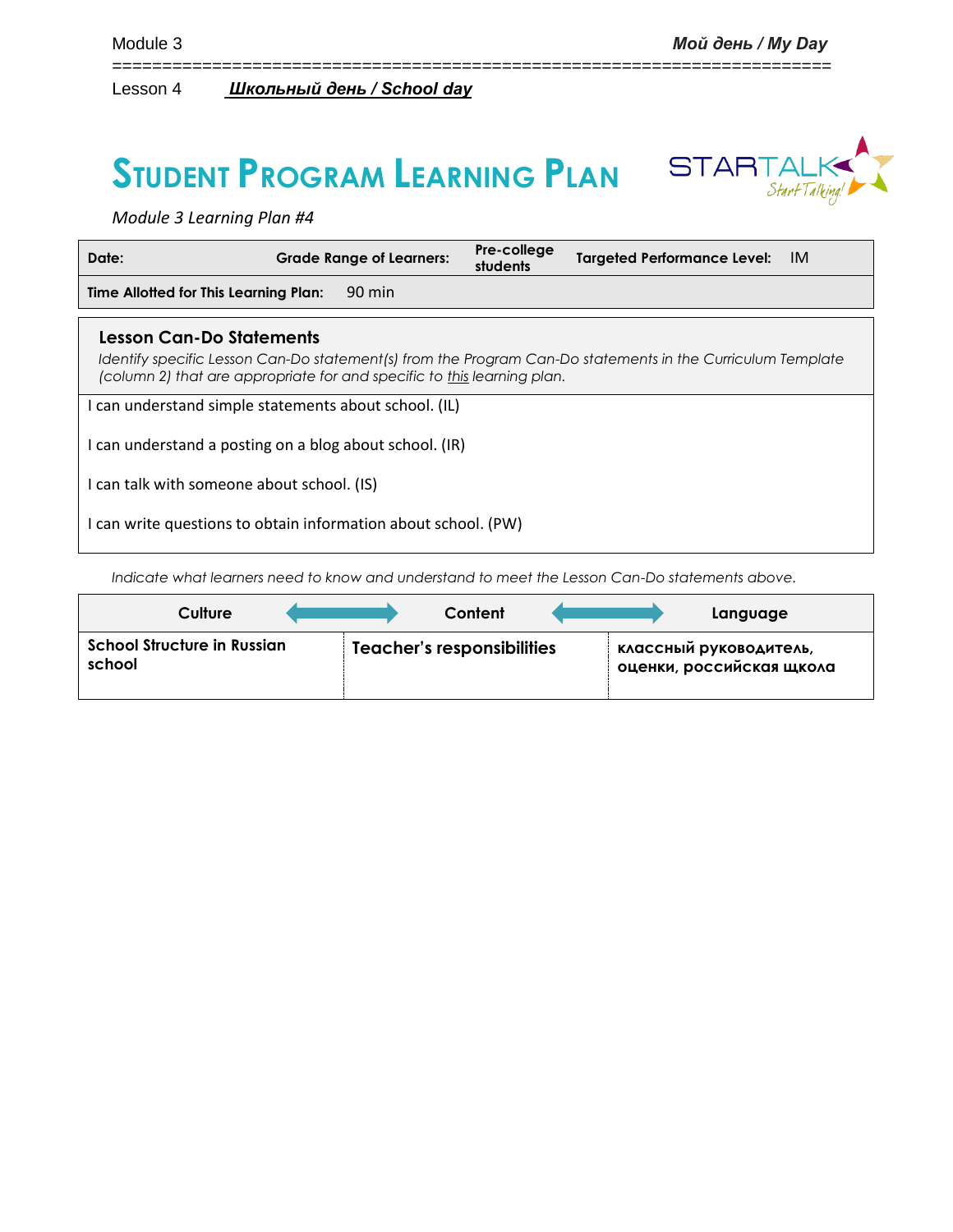| <b>EPISODE #1</b>                                                        | Number of minutes<br>for this episode: 30                                                                                                                                |  |
|--------------------------------------------------------------------------|--------------------------------------------------------------------------------------------------------------------------------------------------------------------------|--|
| <b>STAGE 1</b><br>Lesson Can-Do Statement(s) Addressed: See box<br>above | STAGE 2<br><b>Check for Learning</b><br>Task or activity learners will do to provide evidence<br>that they are making progress toward the Lesson<br>Can-Do statement(s). |  |
| I can understand simple statements about<br>school. (IL)                 | Learners will listen to the audio and will write 1<br>or 2 sentences within 2 minutes about what is<br>"классный руководитель" in Russian school.                        |  |

========================================================================

#### **STAGE 3**

#### **Enabling Activities**

*Tasks that lead learners to demonstrate what they can do with what they know.*

Learners will listen to the audio about the role of the "классный руководитель" in a Russian school. Write one or two sentences in Russian about what you consider essential information from the audio. You should spend no more than two minutes writing your sentences.

## **Differentiation Strategies**

*Adjustments to instruction or activities to meet learner needs based on age, readiness, process, or output.*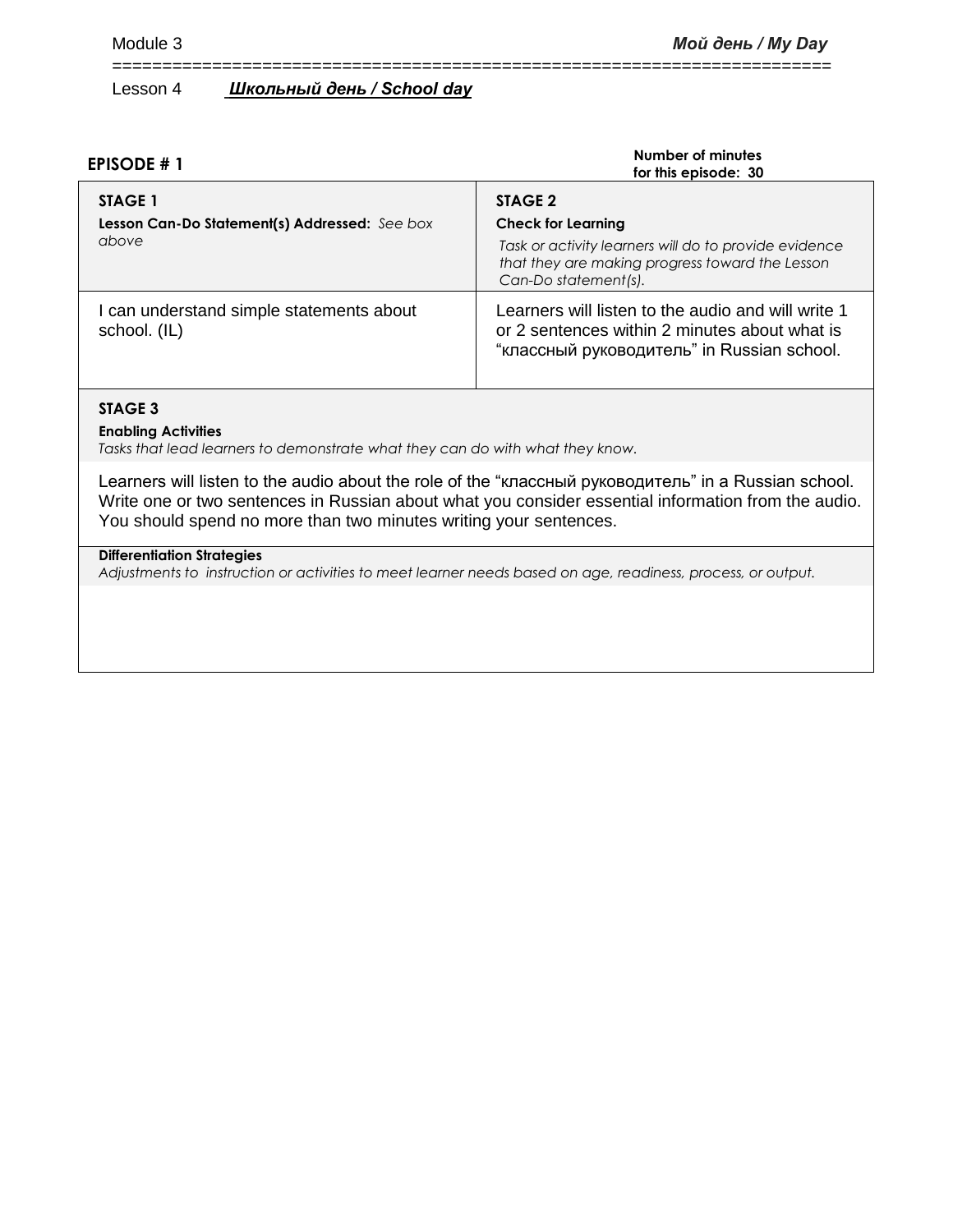| <b>EPISODE #2</b>                                                        | Number of minutes<br>for this episode: 20                                                                                                                                |  |
|--------------------------------------------------------------------------|--------------------------------------------------------------------------------------------------------------------------------------------------------------------------|--|
| <b>STAGE 1</b><br>Lesson Can-Do Statement(s) Addressed: See box<br>above | STAGE 2<br><b>Check for Learning</b><br>Task or activity learners will do to provide evidence<br>that they are making progress toward the Lesson<br>Can-Do statement(s). |  |
| I can understand a posting on a blog about<br>school. (IR)               | After reading the text about Russian school<br>learners will write 1-2 sentences on each of the<br>three topics from the task.                                           |  |

========================================================================

## **STAGE 3**

#### **Enabling Activities**

*Tasks that lead learners to demonstrate what they can do with what they know.*

Learners will read the text about Dasha's school. After reading the text the learners will write one or two sentences each in Russian about what the exchange student reports on each of the following topics:

- Ученики из других стран в российской школе…
- Обед в школе...
- Классный руководитель в российской школе...

## **Differentiation Strategies**

*Adjustments to instruction or activities to meet learner needs based on age, readiness, process, or output.*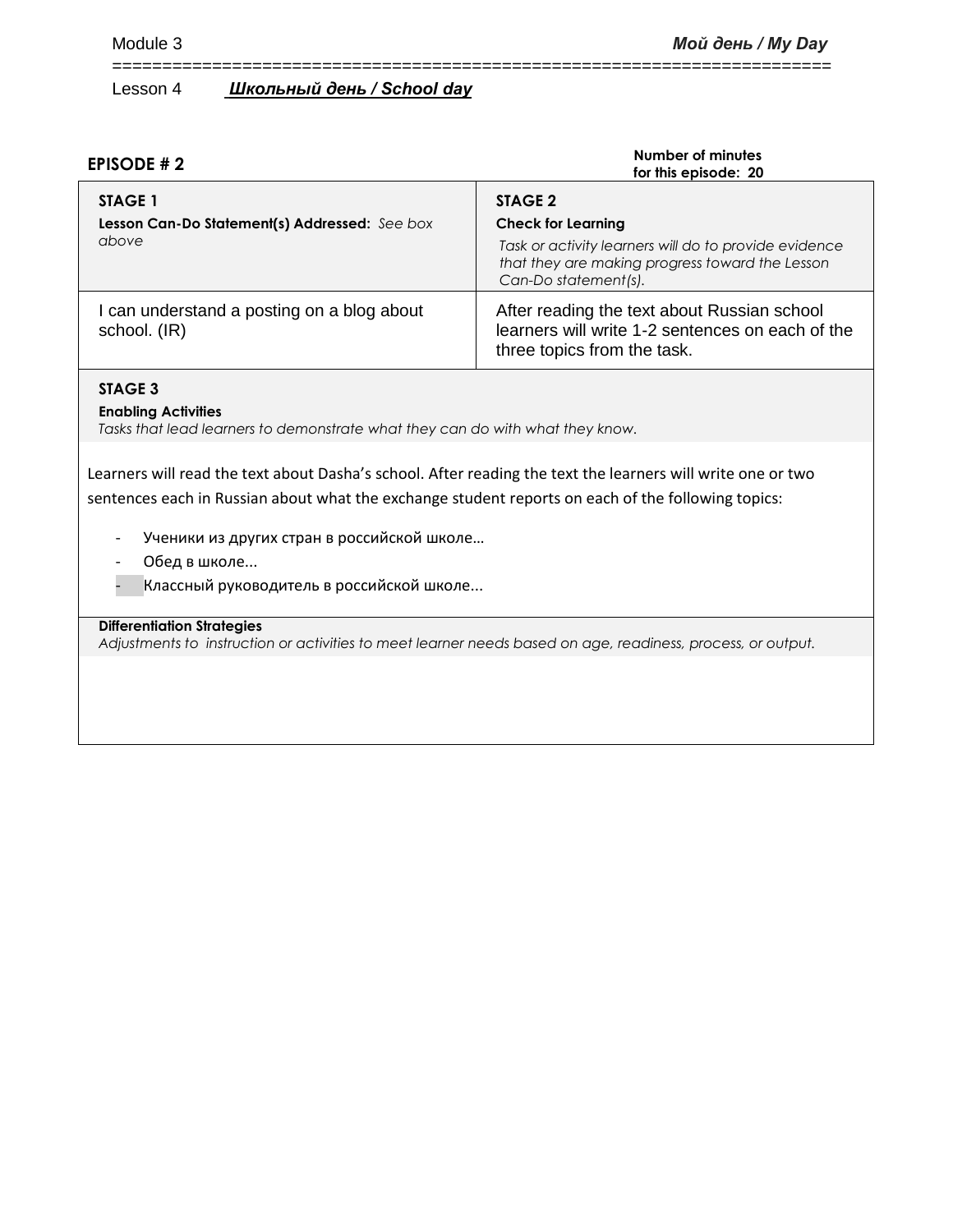| <b>EPISODE #3</b>                                                 | Number of minutes<br>for this episode: 20                                                                                                                                |  |
|-------------------------------------------------------------------|--------------------------------------------------------------------------------------------------------------------------------------------------------------------------|--|
| STAGE 1<br>Lesson Can-Do Statement(s) Addressed: See box<br>above | STAGE 2<br><b>Check for Learning</b><br>Task or activity learners will do to provide evidence<br>that they are making progress toward the Lesson<br>Can-Do statement(s). |  |
| I can talk with someone about school. (IS)                        | Learners will work in pairs and will practice<br>answering question for an interview.                                                                                    |  |

========================================================================

#### **STAGE 3**

#### **Enabling Activities**

*Tasks that lead learners to demonstrate what they can do with what they know.*

Learners will role play a situation when they are agreed to be interviewed by a representative of the Russian press on the topic of school life. In preparation, they will work with a partner to answer the following questions, which they suspect they might be asked. One partner should ask the first 6 questions and the second partner should ask the second 6.

## **Differentiation Strategies**

*Adjustments to instruction or activities to meet learner needs based on age, readiness, process, or output.*